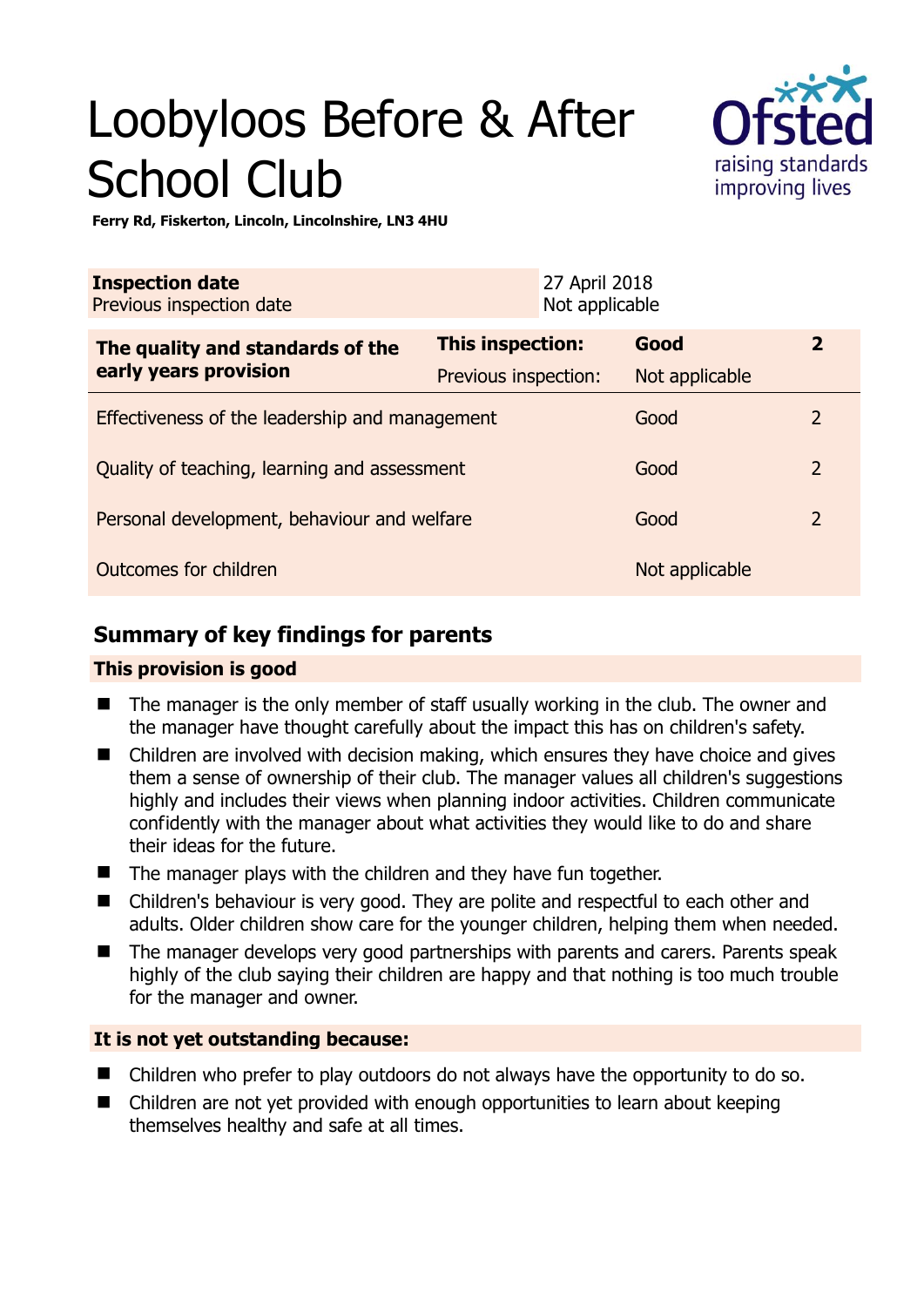# **What the setting needs to do to improve further**

#### **To further improve the quality of the early years provision the provider should:**

- **P** provide more opportunities for those children who prefer to play outdoors to do so
- $\blacksquare$  provide more opportunities for children to increase their growing awareness about how to keep themselves healthy and become more involved in taking responsibility for their own safety.

## **Inspection activities**

- The inspector observed activities indoors and the interactions between the manager and children.
- The inspector spoke to the manager, school cleaner and children at appropriate times during the inspection.
- The inspector viewed the outdoor area with the provider.
- The inspector held a meeting with the provider. She looked at relevant documentation and evidence of the suitability of staff working in the club.
- The inspector spoke to a number of parents during the inspection and took account of their views.

## **Inspector**

Clare Johnson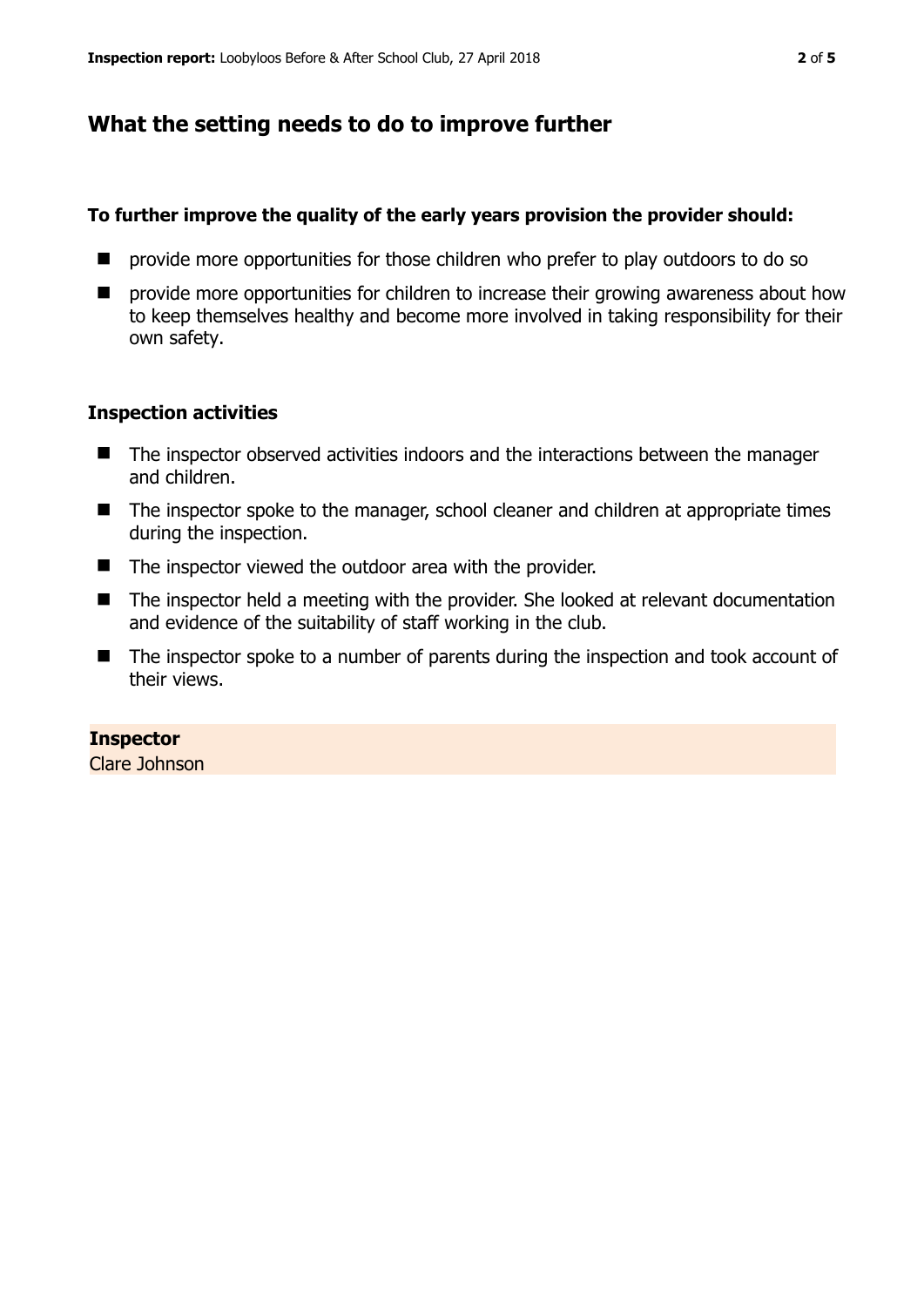# **Inspection findings**

#### **Effectiveness of the leadership and management is good**

The arrangements for safeguarding are effective. The manager is clear on her responsibilities regarding child protection. She knows the action she must take if she has any concerns about a child in her care. Robust recruitment procedures are in place to ensure that staff are suitable to work with children. The environment is safe and secure. The manager only allows entry to those she has identified. She works alone for the vast majority of the time and has put procedures into place to ensure the safety of the children and herself. For example, she ensures a member of staff from the school is on site each day until the club closes. The manager makes sure that she can communicate quickly with them with a walkie-talkie in the event of an emergency, so she can receive immediate help. If the manager requires additional assistance during the session on a particular day, the owner attends to give her support. The manager works closely with the owner and together they form a strong team. They evaluate the quality of the club and involve children to ensure their views are heard. The manager is well qualified and has regular access to support and training. She works in partnership with the school to monitor children's learning and development, so she can support children's progress.

#### **Quality of teaching, learning and assessment is good**

Children are happy and they laugh and smile as they enjoy what they are doing. They proudly show visitors their display board and are praised highly for their efforts to support their confidence and self-esteem. Children enjoy dressing up in a variety of outfits and using their imaginations in role play. Some children choose to play on the games console and take turns for fairness. Children enjoy playing table tennis with each other and the manager. Other children make their own games up with the dolls or spend time drawing and colouring. Children are encouraged to work out minor disputes for themselves. For example, when they cannot agree on who can play in which den, the manager asks them how they will solve this problem. Children come up with suggestions such as taking turns and playing the 'rock, paper, scissors game' to decide what to do. The manager praises children for their ideas and they continue to play happily.

## **Personal development, behaviour and welfare are good**

The manager forms close bonds with the children. Children comment on how much they enjoy coming to the club and how much they like the manager and owner. When they first arrive, they are excited to see the owner and run to her for a hug. The owner is also a childminder locally and has known many of the children for some years. Children are provided with a nutritious snacks. They enjoy sitting together at the tea table and they look at the menu to decide what they would like to eat. Children choose from toast, crumpets or fruit bread and they can also help themselves to fresh fruit. They help to set up for snack and tidy away, which gives them a sense of responsibility and independence. Snack time is a happy, social occasion where children chat to each other, the manager and owner about their day.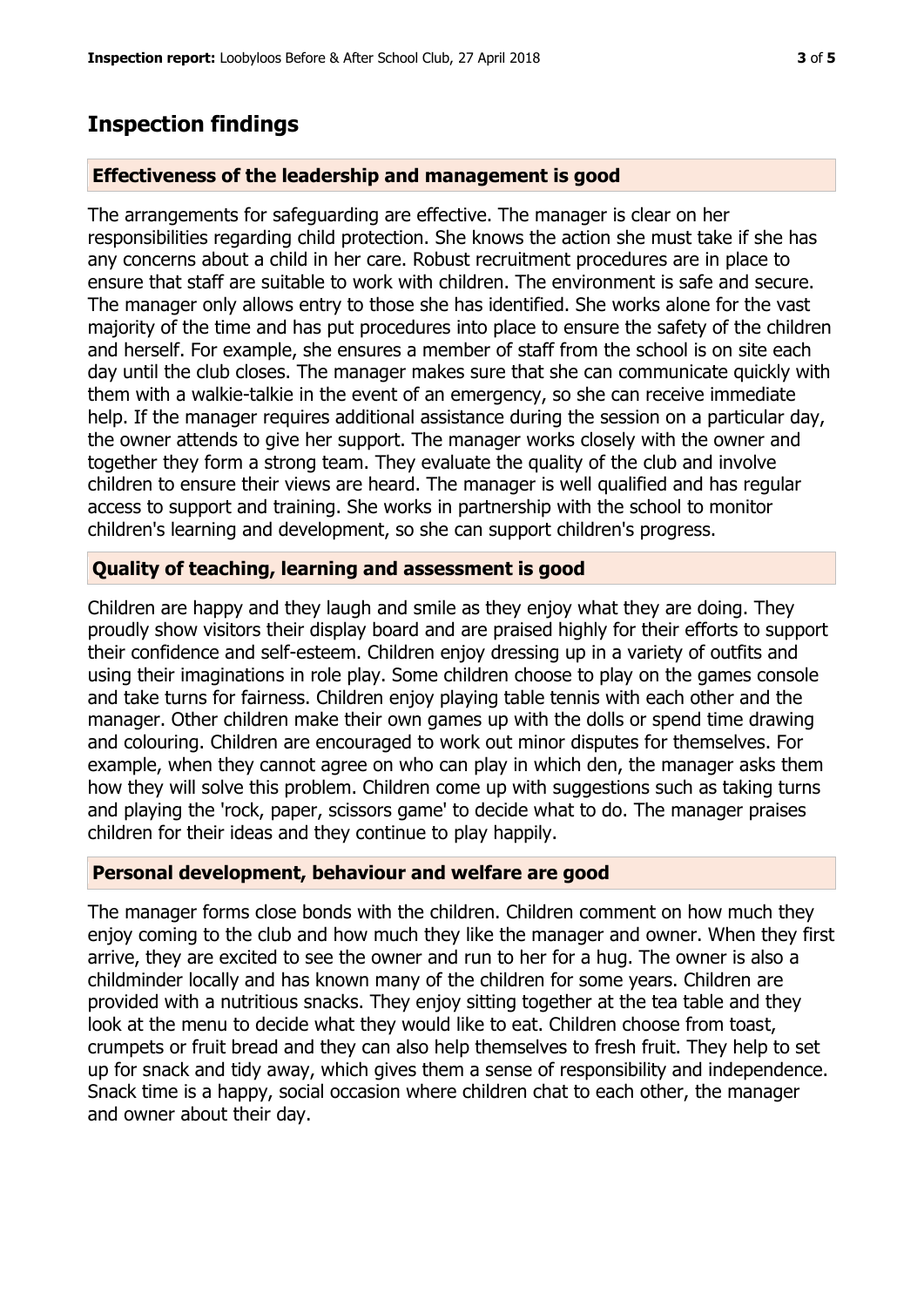# **Setting details**

| Unique reference number                             | EY498657                                                                             |  |
|-----------------------------------------------------|--------------------------------------------------------------------------------------|--|
| <b>Local authority</b>                              | Lincolnshire                                                                         |  |
| <b>Inspection number</b>                            | 1040811                                                                              |  |
| <b>Type of provision</b>                            | Out of school provision                                                              |  |
| Day care type                                       | Childcare - Non-Domestic                                                             |  |
| <b>Registers</b>                                    | Early Years Register, Compulsory Childcare<br>Register, Voluntary Childcare Register |  |
| Age range of children                               | $3 - 11$                                                                             |  |
| <b>Total number of places</b>                       | 20                                                                                   |  |
| Number of children on roll                          | 22                                                                                   |  |
| Name of registered person                           | Louise Calista Harrison                                                              |  |
| <b>Registered person unique</b><br>reference number | RP900815                                                                             |  |
| <b>Date of previous inspection</b>                  | Not applicable                                                                       |  |
| <b>Telephone number</b>                             | 01522 753828                                                                         |  |

Loobyloos Before & After School Club registered in 2016. The club employs one member of permanent childcare staff who holds an appropriate early years qualification at level 3. The registered provider also occasionally works in the club. She holds early years teacher status. The club opens from Monday to Friday, term time only. Sessions are from 7.45am until 8.45am and 3.30pm until 5.30pm.

This inspection was carried out by Ofsted under sections 49 and 50 of the Childcare Act 2006 on the quality and standards of provision that is registered on the Early Years Register. The registered person must ensure that this provision complies with the statutory framework for children's learning, development and care, known as the early years foundation stage.

Any complaints about the inspection or the report should be made following the procedures set out in the guidance 'Complaints procedure: raising concerns and making complaints about Ofsted', which is available from Ofsted's website: www.gov.uk/government/organisations/ofsted. If you would like Ofsted to send you a copy of the guidance, please telephone 0300 123 4234, or email enquiries@ofsted.gov.uk.